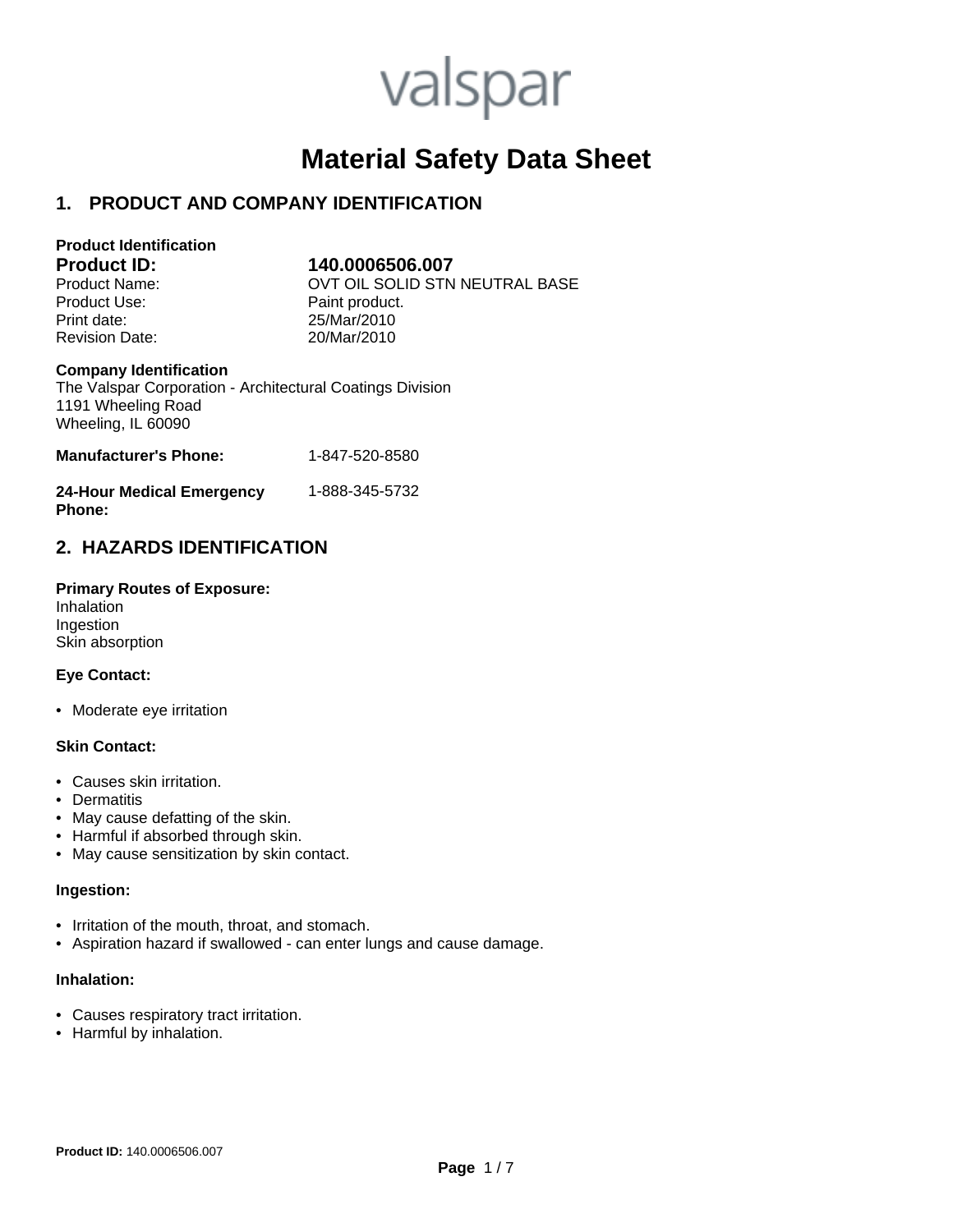#### **Target Organ and Other Health Effects:**

- Liver injury may occur.
- Kidney injury may occur.
- Causes headache, drowsiness or other effects to the central nervous system.
- Blood disorders

#### **This product contains ingredients that may contribute to the following potential chronic health effects:**

- Notice: Reports have associated repeated and prolonged occupational overexposure to solvents with permanent brain and nervous system damage. Intentional misuse by deliberately concentrating and inhaling the contents may be harmful or fatal.
- Possible sensitization.

# **3. COMPOSITION / INFORMATION ON HAZARDOUS INGREDIENTS**

| <b>Ingredient Name</b><br><b>CAS-No.</b>          | Approx.<br>Weight % | <b>Chemical Name</b>                      |
|---------------------------------------------------|---------------------|-------------------------------------------|
| <b>STODDARD SOLVENT</b><br>8052-41-3              | 15 - 20             | Stoddard solvent                          |
| <b>MINERAL SPIRITS</b><br>64742-47-8              | $5 - 10$            | Petroleum distillates, hydrotreated light |
| $1,3,5$ -TRIMETHYLBENZENE $ 1 - 5 $<br>$108-67-8$ |                     | 1,3,5-Trimethylbenzene                    |
| <b>PROPRIETARY ADDITIVE</b>                       | $1 - 5$             | <b>PROPRIETARY ADDITIVE</b>               |
| <b>FOLPET</b><br>$ 133-07-3 $                     | .1 - 1              | Folpet                                    |

If this section is blank there are no hazardous components per OSHA guidelines.

# **4. FIRST AID MEASURES**

#### **Eye Contact:**

Get medical attention, if symptoms develop or persist. Immediately flush eye(s) with plenty of water. Remove any contact lenses and open eyes wide apart.

#### **Skin Contact:**

Remove contaminated clothing and shoes. Wash off immediately with plenty of water for at least 15 minutes. Get medical attention, if symptoms develop or persist.

#### **Ingestion:**

Rinse mouth with water. Give one or two glasses of water. Only induce vomiting at the instruction of medical personnel. Do NOT induce vomiting. Never give anything by mouth to an unconscious person. If vomiting occurs, keep head lower than hips to prevent aspiration. Get medical attention immediately.

#### **Inhalation:**

Move injured person into fresh air and keep person calm under observation. Get medical attention immediately.

#### **Medical conditions aggravated by exposure:**

Any respiratory or skin condition.

# **5. FIRE FIGHTING MEASURES**

| Flash point (Fahrenheit):  | 105 |
|----------------------------|-----|
| Flash point (Celsius):     | 41  |
| Lower explosive limit (%): |     |
| Upper explosive limit (%): | Б   |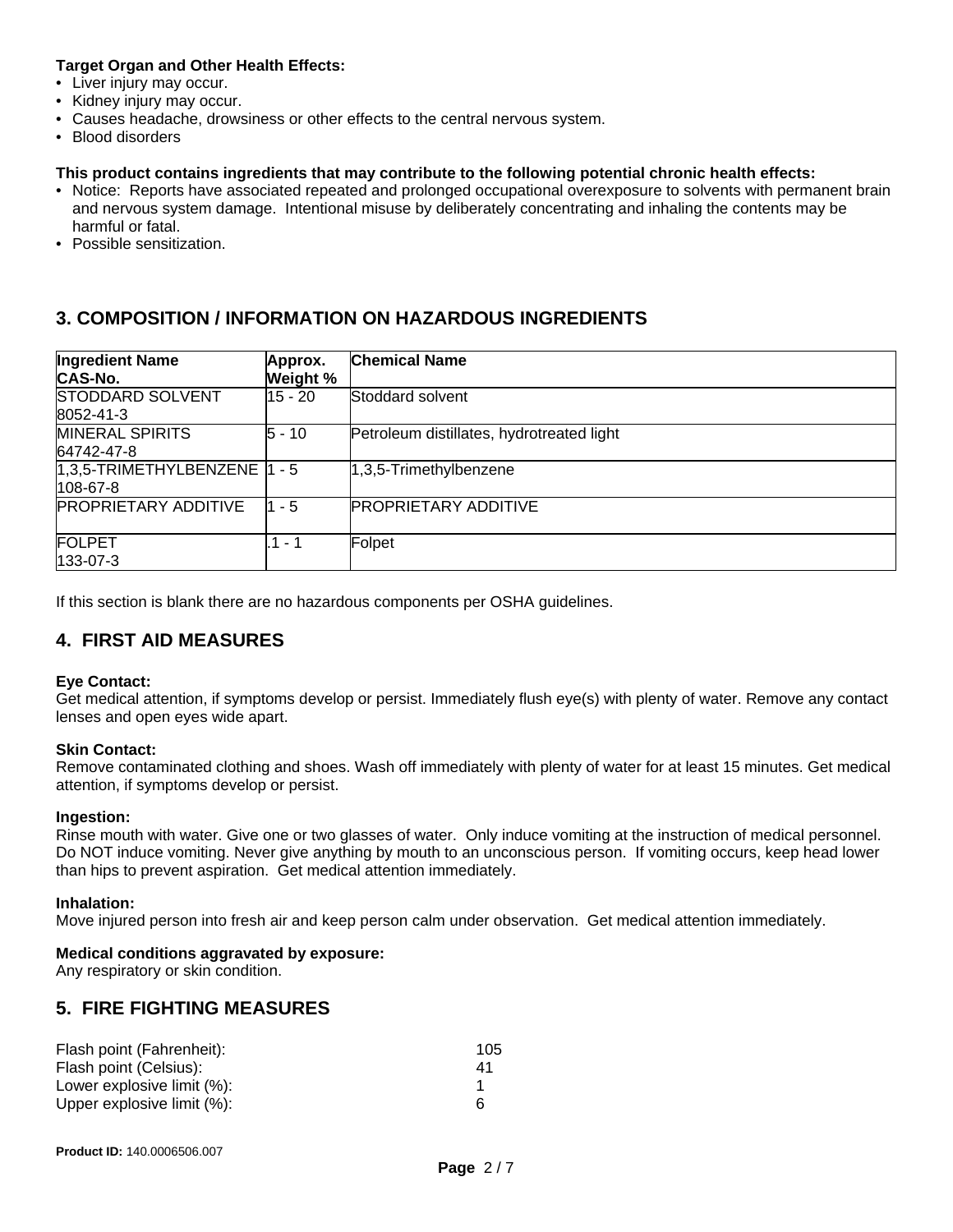# **5. FIRE FIGHTING MEASURES**

Autoignition temperature: not determined Sensitivity to impact: no

Sensitivity to static discharge: Can be sensitive to static discharge hazards. Please see bonding and grounding information in Section 7.

Hazardous combustion products: See Section 10.

#### **Unusual fire and explosion hazards:**

Contaminated rags, wipes, saw dust, etc., may catch fire spontaneously. Store waste under water in closed metal containers or in approved self-closing containers designed to prevent spontaneous combustion until disposed of in compliance with applicable regulations. Oxidizing Material

#### **Extinguishing media:**

Carbon dioxide, dry chemical, foam and/or water fog.

#### **Fire fighting procedures:**

Firefighters should be equipped with self-contained breathing apparatus and turn out gear. Keep containers and surroundings cool with water spray.

## **6. ACCIDENTAL RELEASE MEASURES**

#### **Action to be taken if material is released or spilled:**

Ventilate the area. Avoid breathing dust or vapor. Use self-containing breathing apparatus or airmask for large spills in a confined area. Wipe, scrape or soak up in an inert material and put in a container for disposal. See section 7, "Handling and Storage", for proper container and storage procedures. Remove all sources of ignition. Soak up with inert absorbent material. Use only non-sparking tools. Avoid contact with eyes.

# **7. HANDLING AND STORAGE**

#### **Precautions to be taken in handling and storage:**

Keep away from heat, sparks and open flame. - No smoking. Keep container closed when not in use. Do not store above 120 degrees F. (49 degrees C). Based on flash point and vapor pressure, suitable storage should be provided in accordance with OSHA regulation 1910.106, Ontario OH&S regulation 851 section 22. Empty containers may contain product residue, including flammable or explosive vapors. Do not cut, puncture or weld on or near container. All label warnings must be observed until the container has been commercially cleaned or reconditioned. If the product is used near or above the flashpoint, an ignition hazard may be present. Activities, uses, or operations which liberate vapor (such as mixing or free fall of liquids) may also present an ignition hazard. Please ensure containers and other interconnected equipment are properly bonded and grounded at all times.

# **8. PERSONAL PROTECTIVE EQUIPMENT AND EXPOSURE CONTROLS**

#### **Personal Protective Equipment**

#### **Eye and face protection:**

Chemical goggles, also wear a face shield if splashing hazard exists.

#### **Skin protection:**

Appropriate chemical resistant gloves should be worn.

#### **Other Personel Protection Data:**

To prevent skin contact wear protective clothing covering all exposed areas.

# **Respiratory protection:**

If exposure cannot be controlled below applicable limits, use the appropriate NIOSH approved respirator such as an air purifying respirator with organic vapor cartridge and dust/mist filter. Consult the respirator manufacturer's literature to ensure that the respirator will provide adequate protection. Read and follow all respirator manufacturer's instructions.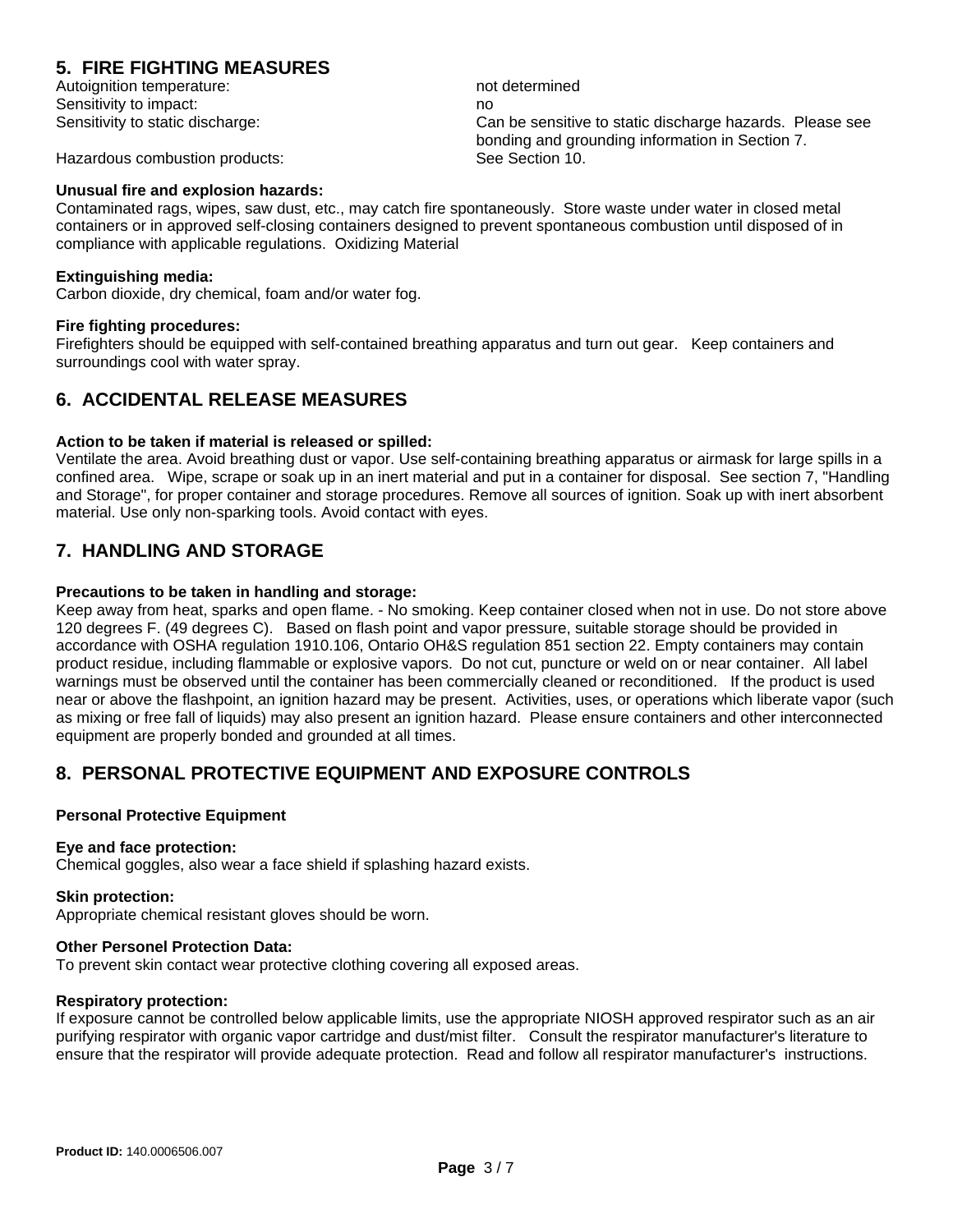#### **Ventilation**

Use only in well-ventilated areas. Ensure adequate ventilation, especially in confined areas. Ovens used for curing should contain a fresh air purge to prevent vapours from accumulating and creating a possible explosive mixture. Where the product is used in a hazardous classified area, use explosion-proof electrical/ventilating/lighting/equipment.

#### **Exposure Guidelines**

## **OSHA Permissible Exposure Limits (PEL's)**

| <b>Ingredient Name</b><br><b>CAS-No.</b> | Approx.<br>Weight % | TWA (final)                      | <b>Ceilings limits (final)</b> | <b>Skin designations</b> |
|------------------------------------------|---------------------|----------------------------------|--------------------------------|--------------------------|
| <b>STODDARD SOLVENT</b><br>8052-41-3     | 15 - 20             | 2900 mg/m $3$ TWA<br>500 ppm TWA |                                |                          |

#### **ACGIH Threshold Limit Value (TLV's)**

| <b>Ingredient Name</b><br><b>CAS-No.</b>          | Approx.<br>Weight % | <b>TWA</b>  | <b>STEL</b> | <b>Ceiling limits</b> | <b>Skin</b><br>designations |
|---------------------------------------------------|---------------------|-------------|-------------|-----------------------|-----------------------------|
| <b>STODDARD SOLVENT</b><br>8052-41-3              | 15 - 20             | 100 ppm TWA |             |                       |                             |
| $1,3,5$ -TRIMETHYLBENZENE $ 1 - 5 $<br>$108-67-8$ |                     | 25 ppm      |             |                       |                             |

# **9. PHYSICAL PROPERTIES**

| Odor:                                      | Normal for this product type. |
|--------------------------------------------|-------------------------------|
| <b>Physical State:</b>                     | liquid                        |
| pH:                                        | not determined                |
| Vapor pressure:                            | 2 mmHg @ 68°F (20°C)          |
| Vapor density (air = $1.0$ ):              | 5.1                           |
| Boiling point:                             | not determined                |
| Solubility in water:                       | not determined                |
| Coefficient of water/oil distribution:     | not determined                |
| Density (lbs per US gallon):               | 11.09                         |
| Specific Gravity:                          | 1.33                          |
| Evaporation rate (butyl acetate $= 1.0$ ): |                               |
| Flash point (Fahrenheit):                  | 105                           |
| Flash point (Celsius):                     | 41                            |
| Lower explosive limit (%):                 | 1                             |
| Upper explosive limit (%):                 | 6                             |
| Autoignition temperature:                  | not determined                |

# **10. STABILITY AND REACTIVITY**

| Stability:                               | Stable under normal conditions.     |
|------------------------------------------|-------------------------------------|
| Conditions to Avoid:                     | Heat.                               |
| Incompatibility:                         | Strong oxidizing agents             |
| Hazardous Polymerization:                | None anticipated.                   |
| <b>Hazardous Decomposition Products:</b> | Carbon monoxide and carbon dioxide. |

**Sensitivity to static discharge:** Can be sensitive to static discharge hazards. Please see bonding and grounding information in Section 7.

# **11. TOXICOLOGICAL INFORMATION**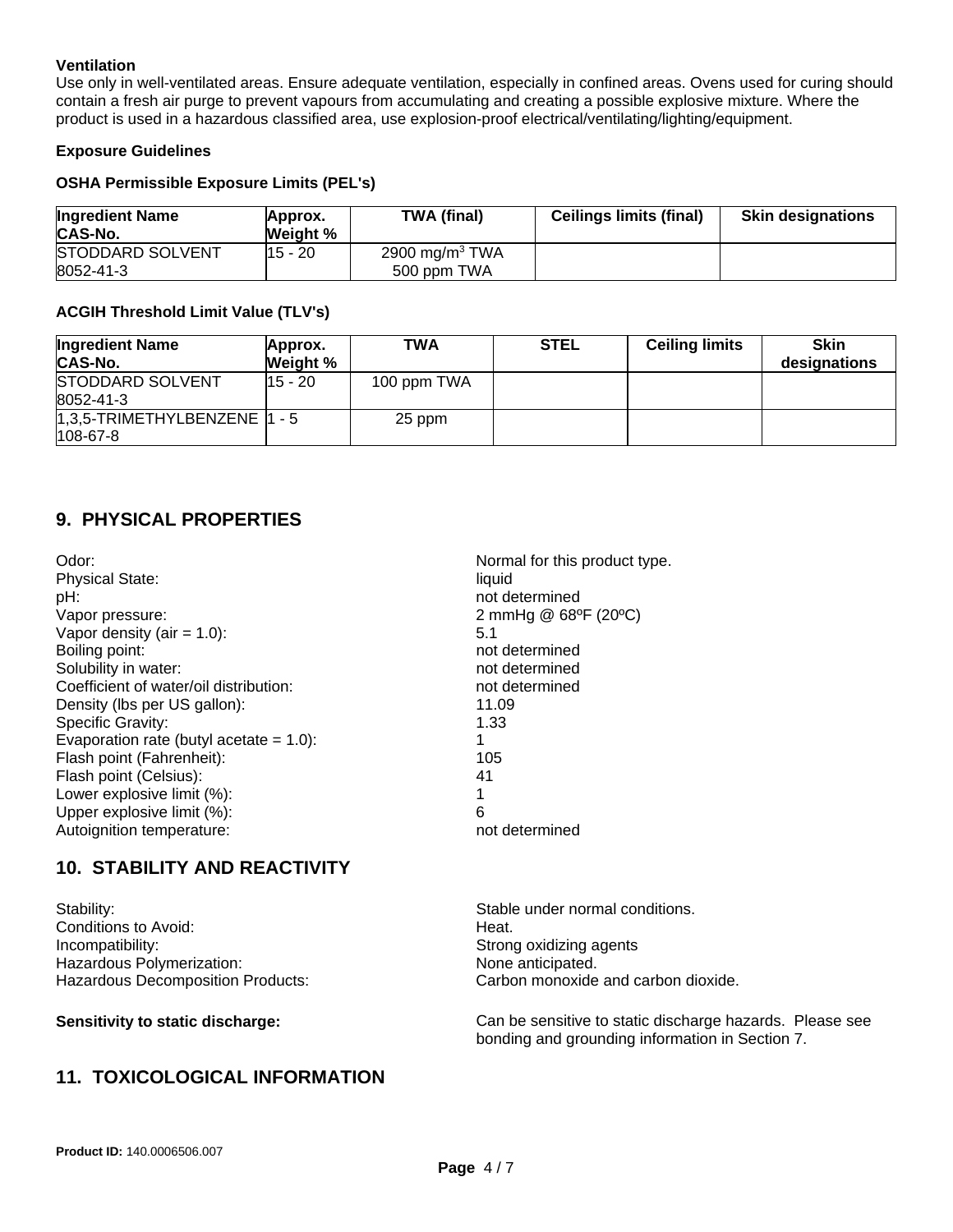# **11. TOXICOLOGICAL INFORMATION**

| <b>Ingredient Name</b><br>CAS-No.    | Approx.<br><b>Weight</b> % | NIOSH - Selected LD50s and LC50s                  |
|--------------------------------------|----------------------------|---------------------------------------------------|
| <b>MINERAL SPIRITS</b>               | $5 - 10$                   | > 2000 mg/kg Dermal LD50 Rabbit                   |
| 64742-47-8                           |                            | > 5.2 mg/L Inhalation LC50 Rat 4 h                |
|                                      |                            | > 5000 mg/kg Oral LD50 Rat                        |
| $ 1,3,5$ -TRIMETHYLBENZENE $ 1 - 5 $ |                            | $= 24$ g/m <sup>3</sup> Inhalation LC50 Rat 4 h   |
| $108-67-8$                           |                            | $=$ 5000 mg/kg Oral LD50 Rat                      |
| <b>PROPRIETARY ADDITIVE</b>          | 1 - 5                      | $= 10000$ mg/kg Dermal LD50 Rabbit                |
|                                      |                            | $=$ 1900 mg/kg Oral LD50 Rat                      |
| <b>FOLPET</b>                        | .1 - 1                     | $= 2636$ mg/kg Oral LD50 Rat                      |
| $133 - 07 - 3$                       |                            | $> 0.48$ g/m <sup>3</sup> Inhalation LC50 Rat 4 h |
|                                      |                            | > 22600 mg/kg Dermal LD50 Rabbit                  |
|                                      |                            | > 5000 mg/kg Dermal LD50 Rat                      |

**Mutagens/Teratogens/Carcinogens:** None known.

| <b>Ingredient Name</b><br><b>CAS-No.</b> | Approx.<br><b>Weight</b> % | California Prop 65 - Reproductive<br>(Female) | California Prop 65 - Carcinogen             |
|------------------------------------------|----------------------------|-----------------------------------------------|---------------------------------------------|
| <b>FOLPET</b>                            |                            |                                               | initial date 1/1/89 - carcinogen<br>Listed. |
| $133 - 07 - 3$                           |                            |                                               |                                             |

# **12. ECOLOGICAL DATA**

No information on ecology is available.

# **13. DISPOSAL CONSIDERATIONS**

Disposal should be made in accordance with federal, state and local regulations.

# **14. TRANSPORTATION INFORMATION**

#### **U.S. Department of Transportation**

| UN ID Number (msds):  | UN1263                    |
|-----------------------|---------------------------|
| Proper Shipping Name: | <b>PAINT</b>              |
| Hazard Class:         | <b>COMBUSTIBLE LIQUID</b> |
| Packing Group:        | Ш                         |

#### **U.S. Highway & Rail Shipments**

The supplier may apply one of the following exceptions: Combustible Liquid, Consumer Commodity, Limited Quantity, Viscous Liquid, Does Not Sustain Combustion, or others, as allowed under 49CFR Hazmat Regulations. Please consult 49CFR Subchapter C to ensure that subsequent shipments comply with these exceptions.

#### **Reportable Quantity Description:**

#### **International Air Transport Association (IATA):**

| UN ID Number (msds):  | UN1263 |
|-----------------------|--------|
| Proper Shipping Name: | Paint  |
| Hazard Class:         | -3     |
| Packing Group:        | Ш      |

#### **International Maritime Organization (IMO):**

| IMO UN/ID Number (msds): | UN1263       |
|--------------------------|--------------|
| Proper Shipping Name:    | <b>PAINT</b> |
| Hazard Class:            | 3            |
| Packing Group:           | Ш            |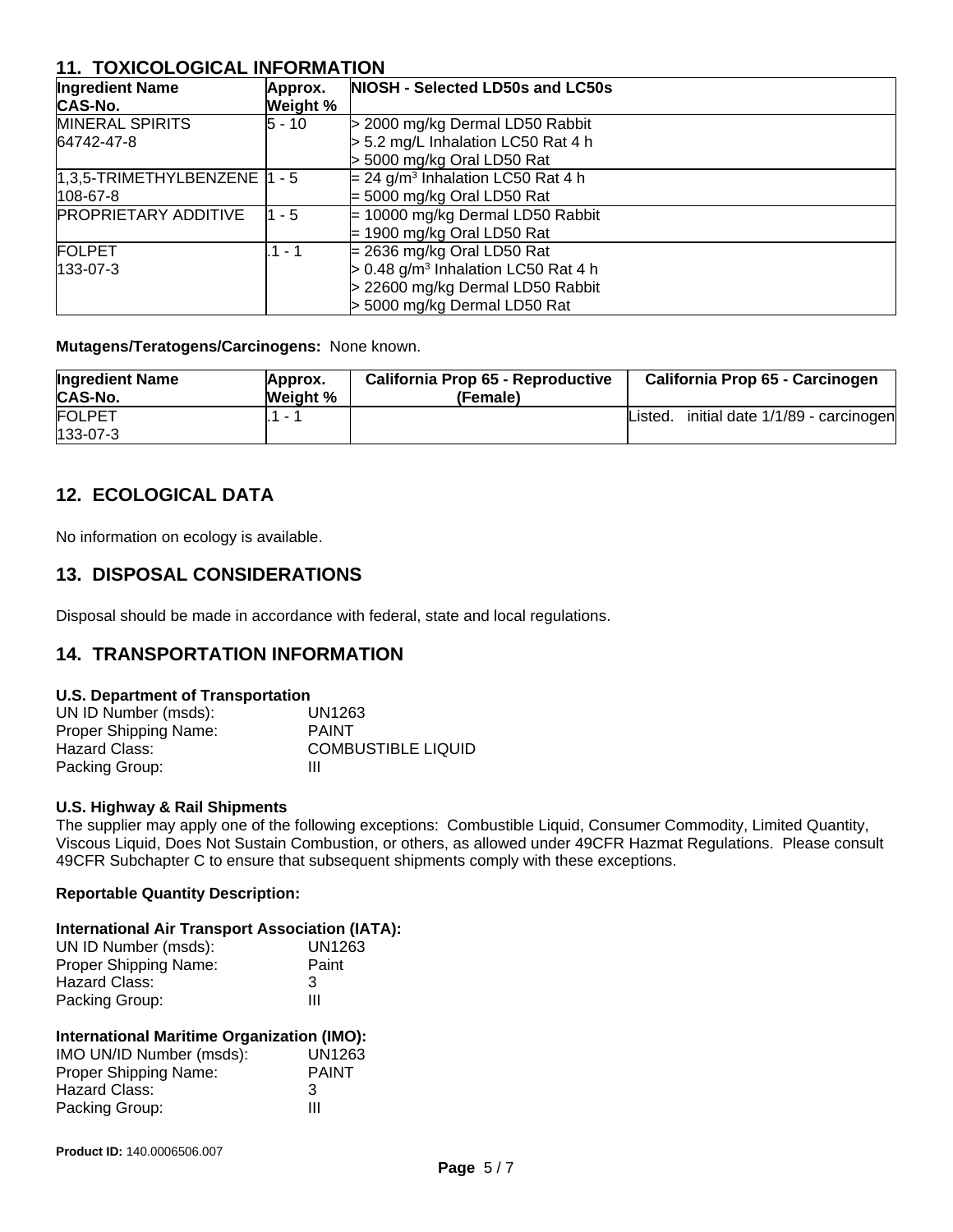# **15. REGULATORY INFORMATION**

#### **U.S. FEDERAL REGULATIONS:**

| <b>Ingredient Name</b><br><b>CAS-No.</b> | Approx.<br>Weight % | <b>SARA 302</b> | <b>SARA 313</b>           | <b>ICERCLA RQ in Ibs.</b> |
|------------------------------------------|---------------------|-----------------|---------------------------|---------------------------|
| <b>FOLPET</b>                            | $1 - 7$             |                 | form R reporting required |                           |
| $133-07-3$                               |                     |                 | for 1.0% de minimis       |                           |
|                                          |                     |                 | concentration             |                           |

#### **SARA 311/312 Hazard Class:**

| Acute:           | ves        |
|------------------|------------|
| Chronic:         | <b>ves</b> |
| Flammability:    | <b>ves</b> |
| Reactivity:      | no         |
| Sudden Pressure: | no         |

#### **U.S. STATE REGULATIONS:**

#### **Right to Know:**

The specific chemical identity of a component may be withheld as a trade secret under 34 Pennsylvania Code, Chapter 317.

#### **Pennsylvania Right To Know:**

| 1.3.5-TRIMETHYLBENZENE | 108-67-8            |
|------------------------|---------------------|
| PROPRIETARY ADDITIVE   | <b>Trade Secret</b> |
| MINERAL SPIRITS        | 64742-47-8          |
| STODDARD SOLVENT       | 8052-41-3           |

#### **Additional Non-Hazardous Materials**

| PROPRIETARY INERT        | <b>Trade Secret</b> |
|--------------------------|---------------------|
| PROPRIETARY INERT        | <b>Trade Secret</b> |
| <b>PROPRIETARY RESIN</b> | <b>Trade Secret</b> |
| PROPRIETARY OIL          | <b>Trade Secret</b> |

#### **California Proposition 65:**

WARNING! This product contains a chemical known in the State of California to cause cancer.

**Rule 66 status of product** Not photochemically reactive.

#### **INTERNATIONAL REGULATIONS - Chemical Inventories**

#### **US TSCA Inventory:**

All components of this product are in compliance with U.S. TSCA Chemical Substance Inventory Requirements.

#### **Canada Domestic Substances List:**

All components of this product are listed on the Domestic Substances List.

#### **16. OTHER INFORMATION**

| <b>HMIS Codes</b>    |                                                            |
|----------------------|------------------------------------------------------------|
| Health:              | つ*                                                         |
| <b>Flammability:</b> |                                                            |
| <b>Reactivity:</b>   |                                                            |
| PPE:                 | X - See Section 8 for Personal Protective Equipment (PPE). |